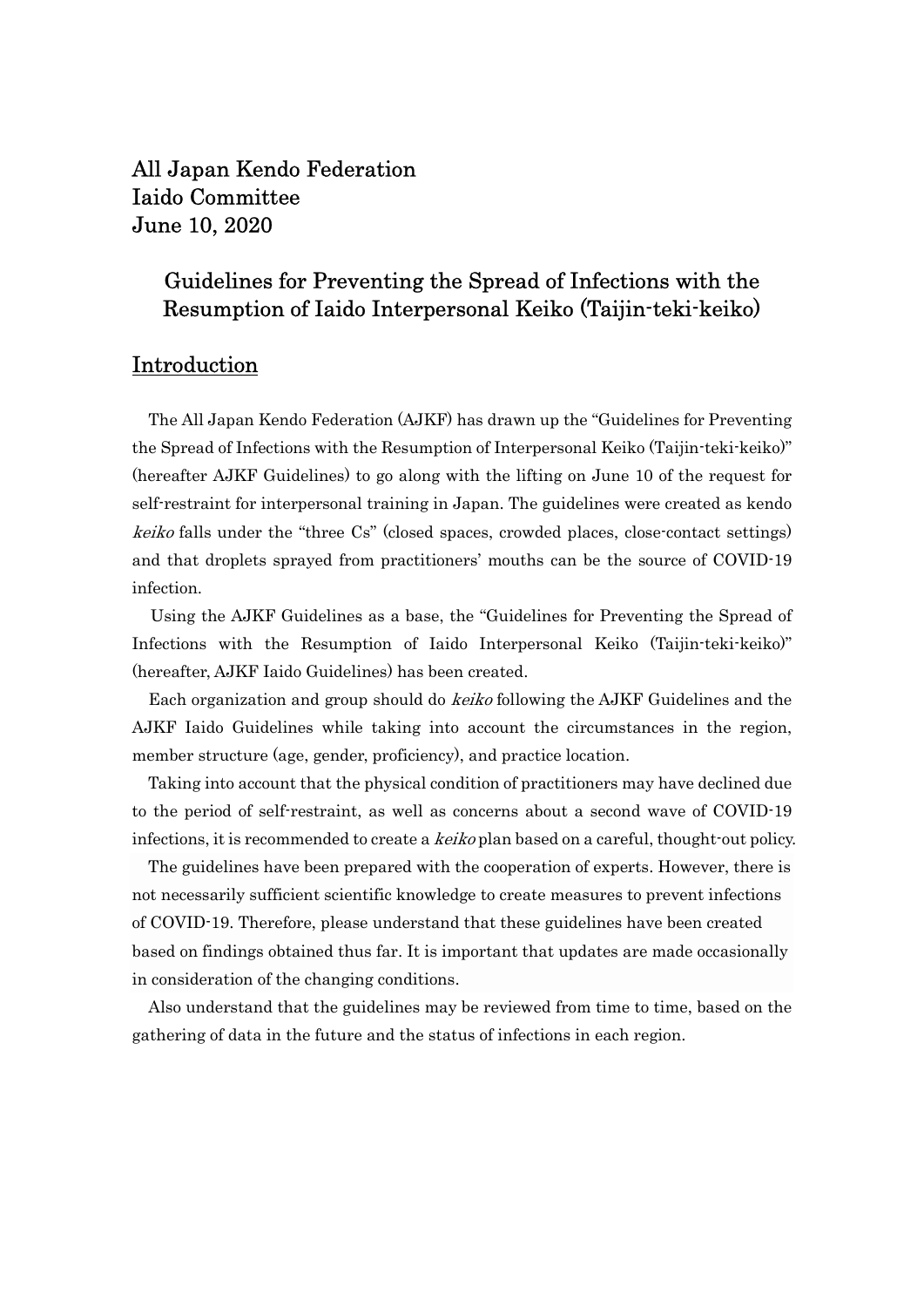## AJKF Iaido Guidelines

# 1. Conducting keiko

- Comply with prefectural policies when resuming *keiko* within the prefecture, and, when necessary, notify the prefectural sports bureau and the department of health and welfare.
- The person in charge will follow the AJKF Guidelines and the AJKF Iaido Guidelines when making the decision to resume keiko with a firm understanding of the region. Consider posting the guidelines in dojos and sports centres.

# 2. Creating a keiko plan

- Because the state of infections in the region, membership structure (age, gender, proficiency), training venue (dojo, gymnasium), etc., is different for each organization and group, they will create their own plan according to its particular situation while following the AJKF Guidelines and the AJKF Iaido Guidelines. These guidelines shall be posted in training venues such as dojo and distributed to members to ensure that they are thoroughly implemented. Pay attention to the following items when developing a plan:
- $\checkmark$  In addition to concerns about COVID-19 infections, it is possible that the physical condition of practitioners may have declined due to facilities being closed and the period of self-restraint. Therefore, please resume keiko carefully. In other words, draw up a basic plan that focuses on warming-up exercises and kihon-geiko, and then gradually increase the training load.

In accordance with the membership structure, create a reasonable plan with final judgement given by the instructor.

- $\checkmark$  If there are children and students enrolled in school among your members, respect the "New School Lifestyle" directive that was implemented by the Ministry of Education, Culture, Sports, Science and Technology on May 22, 2020. (Please see the AJKF Guidelines.)
- $\sqrt{ }$  If the policy of the prefectural or municipal board of education where the organization or group is located is not known, contact the board or authorities to confirm.

## 3. Participating in keiko

■ People with underlying conditions should not participate in *keiko*.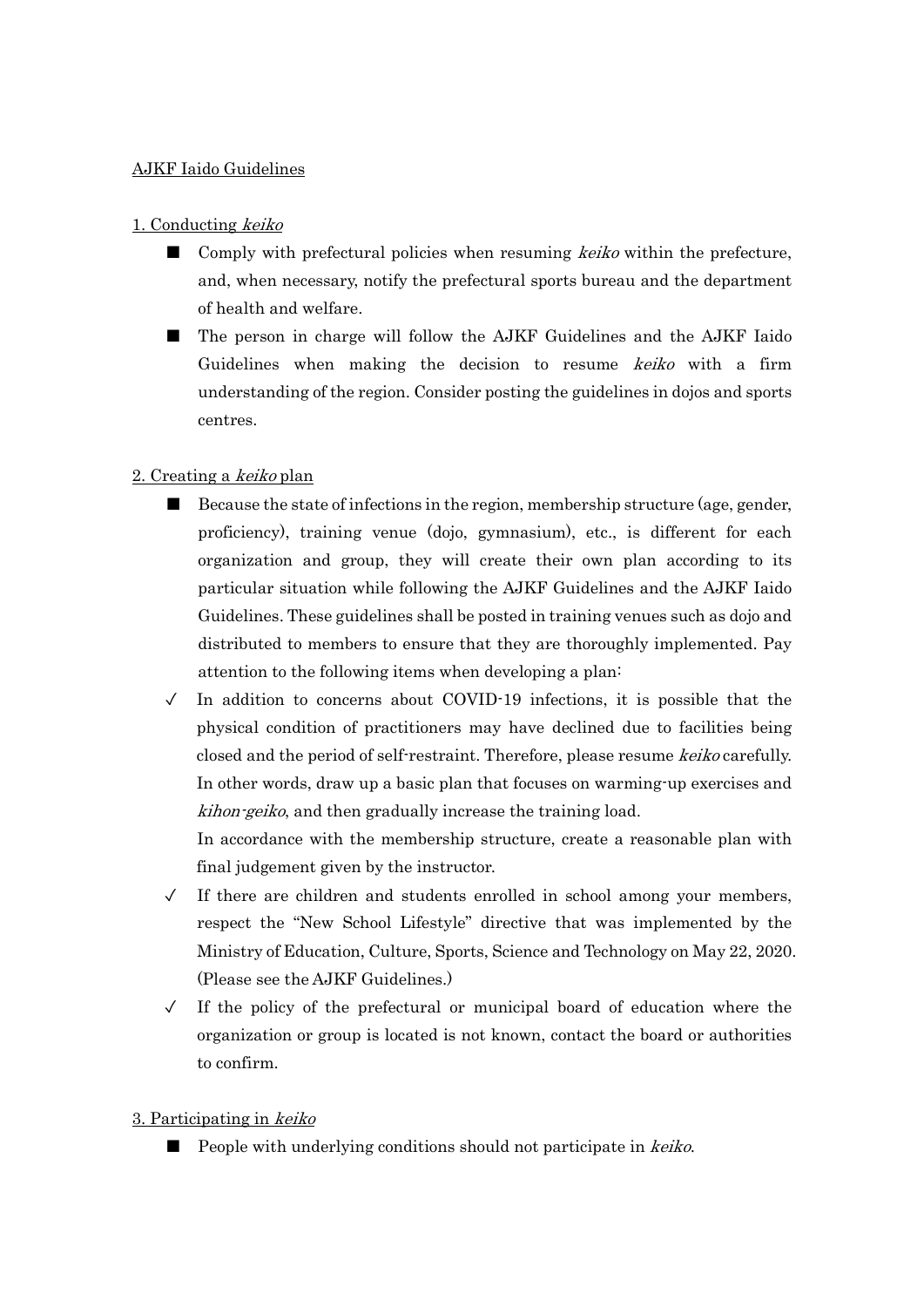- $\checkmark$  Underlying conditions refers to people with diabetes, heart disease, chronic obstructive pulmonary disease (COPD), undergoing dialysis, or taking immunosuppressive agents, anti-cancer agents, etc.
- $\checkmark$  If people with these conditions intend to participate in *keiko*, consent from a doctor should be obtained beforehand.
- People who meet the following conditions cannot participate in keiko:
	- People whose condition is different from normal.
		- ・If you have symptoms such as a fever, cough, sore throat.

・ Even though you might not be showing severe symptoms you could still be infected. Therefore, when your condition is different from normal, please consider whether you should take part in keiko.

- $\checkmark$  If a family member living with you or a close acquaintance (including primary and secondary close contacts) is suspected of being infected.
- People who within the last 14 days have travelled to or had close contact with a person from a country or region that is restricted by the government, or after entry have had to undergo a period of observation.
- $\checkmark$  Non-members of your organization, for the time being.
- People who participate in *keiko* must wear a mask to prevent infections.

#### Notes for Elderly Practitioners

In information provided by the Ministry of Health, Labour and Welfare, it states that there is a higher risk of becoming seriously ill, especially for the elderly and those with underlying conditions. Therefore, more so than younger people, it is necessary for the elderly (for example, those over 60) to be cautious about resuming keiko. Please consider resuming from July but make your own decision and take care of your health.

#### 4. Before keiko starts

- Before *keiko* wash the hands and use alcohol to disinfect the fingers.
- Take a register of participants names, contact numbers, etc. at each *keiko*.
- Change into training wear at home or use the changing room in shifts to avoid it becoming crowded.
- Clean and disinfect the floor.

#### 5. At keiko

■ In order to avoid crowded places (one of the "three Cs"), comply with the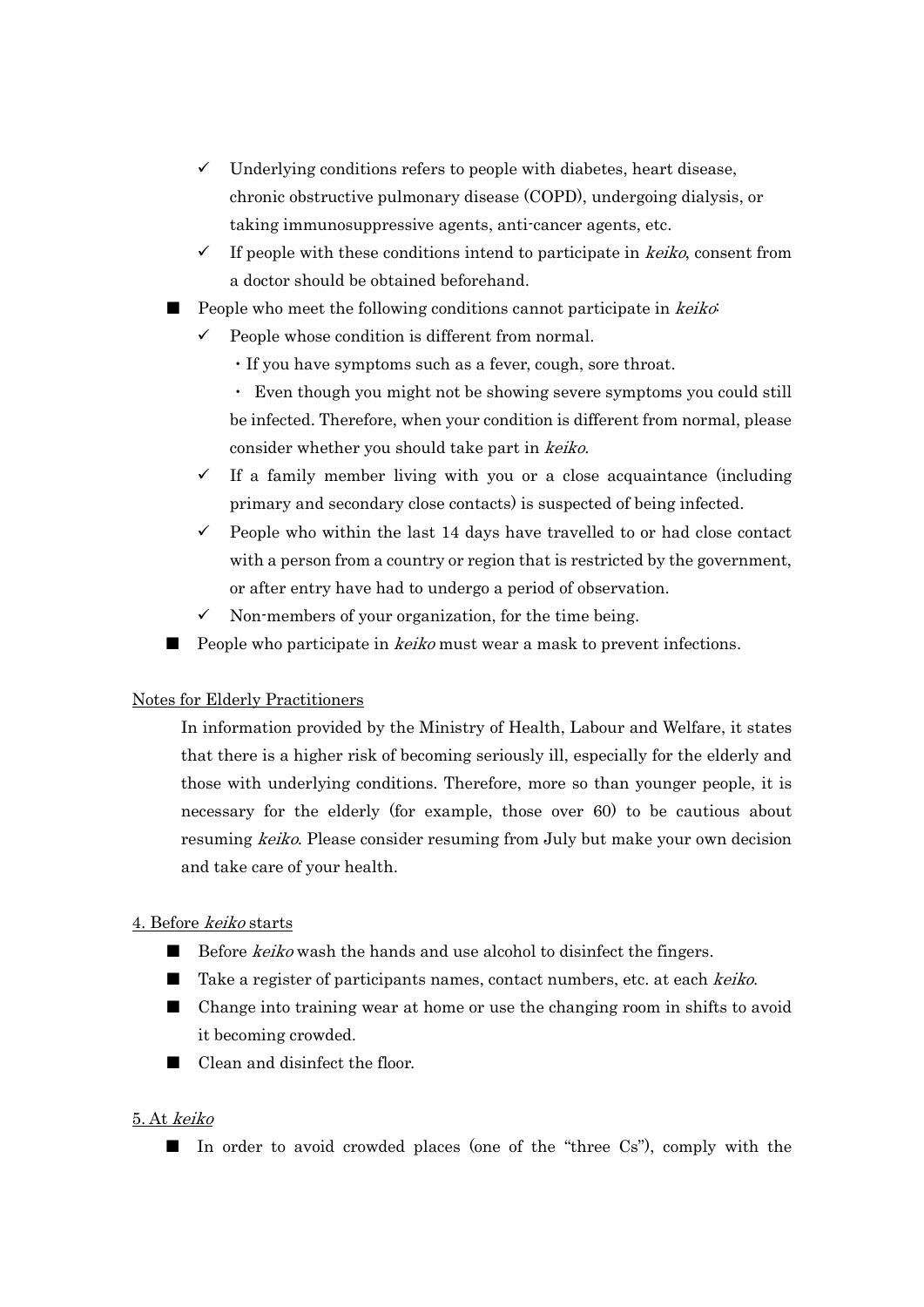following matters.

- $\checkmark$  Do *keiko* with an appropriate number of people and avoid crowding.
- $\checkmark$  The number of people that can do *keiko* at the same time is the maximum number of people who can do *keiko* in a dojo or gymnasium.
- $\checkmark$  Consider holding *keiko* in two groups to avoid becoming crowded.
- $\checkmark$  Avoid excessive contact with other people together with wearing a mask when taking a break.
- $\checkmark$  Leave the windows and entrance and exit open or for about five minutes every 30 minutes, open and close the windows or use a fan to ventilate the dojo.
- $\checkmark$  As a rule, do not let people in the dojo or gymnasium to watch keiko.
- $\checkmark$  Parents should wait outside if there is not enough space in the dojo or gymnasium.
- As a rule, when doing warming-up exercises, *suburi*, etc., do so in one line with everyone facing the same way, not facing each other. Also, keep a distance of over 2m from others.

If practitioners must face each other, or make more than two rows, they should be at a distance of over 2m.

- Instructors must wear a mask, take care not to be too close, and teach for a short time.
- To stop droplets spraying from practitioners' mouths during *keiko*, please wear a mask or a Men-mask.
- For ryuha that vocalize (*hassei*) kiai, pay special attention to wearing a mask (keeping in mind that the nose and mouth must be completely covered), and consider refraining from vocalizing.
- $\checkmark$  So that the Men-mask does not restrict breathing, it is preferable that the material is breathable and that it is not tied around the chin so that air can escape sideways and downwards. Please avoid wearing tight-fitting medical masks. The Men-mask is explained in the AJKF Guidelines.
- $\checkmark$  It is possible to attach a strap to a *tenugui* which is then tied around the back of the head while covering the nose. (In this case, it is not tied around the chin to ensure that air can pass on the lower part and the sides.)
- When doing keiko while wearing a Men-mask, in order to prevent heatstroke, shorten the keiko time, drink water frequently, and pay attention to the temperature in the dojo or gymnasium.
- $\checkmark$  Using a Men-mask is an interim measure until COVID-19 infections have